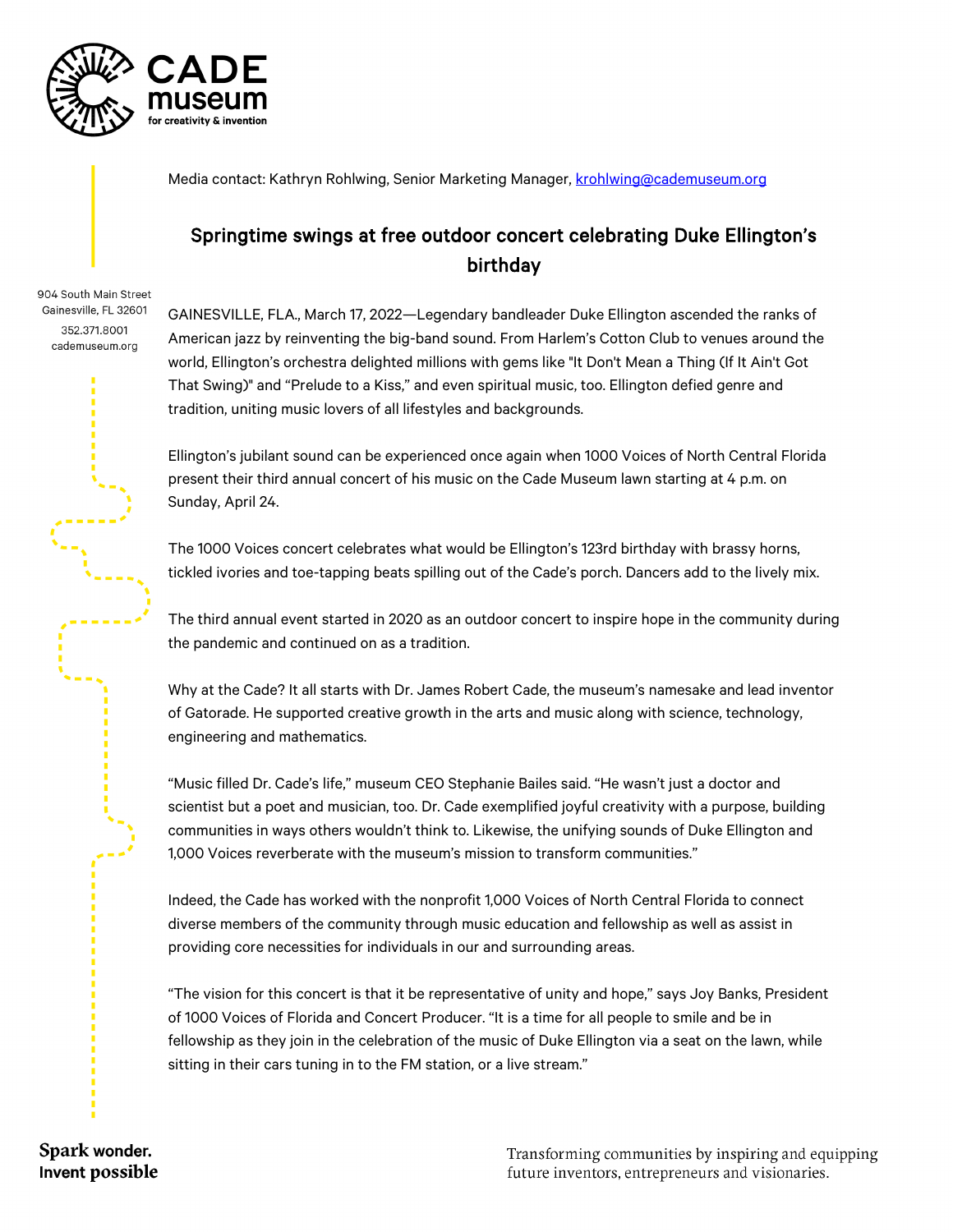

Cade Museum Co-Founder Phoebe Miles adds, "Music, faith, and community are ideas that have the power to transcend political, economic, and racial divisions. I am so thrilled to play a small part in bringing the Duke Ellington Sacred Concert to Depot Park."

904 South Main Street Gainesville, FL 32601 352 371 8001 cademuseum.org

Admission to both the concert and the museum are free that day. Funding is provided by the Community Foundation of North Central Florida. Bring your own chairs or a blanket, grab some takeout from a local restaurant, and enjoy an afternoon of Jazz.

If you arrive early, head inside the museum to enjoy the latest exhibit *Fabric Frontiers* to learn how factory garment workers sent astronauts to the moon, make slime in the Creativity Lab, or design your own patterned fabric in the Fab Lab.

For more information about 1000 Voice of North Central Florida, visit 1000voicesofflorida.com. For information about the Cade Museum, visit cademuseum.org.

## About 1000 Voices of North Central Florida

1000 Voices of Florida, INC is a not-for-profit corporation whose mission is to encourage bridges between the diverse members of the Faith Community through music education and fellowship as well as assist in providing core necessities for individuals in Gainesville and surrounding communities.

Learn more at 1000voicesofflorida.com.

## About Community Foundation of North Central Florida

Since 1997 the Community Foundation of North Florida has helped donors create charitable funds and leave philanthropic legacies that support the causes they cherish. The Foundation's mission is to build a stronger community through philanthropy and endowments. The Foundation provides donors with simple, effective tools to adhere to their philanthropic goals and they provide nonprofit organizations with resources and education to ensure the perpetual sustainability of their mission. They also serve as a permanent means to support the charitable causes our donors care about - now and forever through endowed funds.

Learn more at [https://www.cfnf.org/.](https://www.cfnf.org/) 

## About the Cade Museum

The mission of the Cade Museum for Creativity and Invention in Gainesville, Florida, is to transform communities by inspiring and equipping future inventors, entrepreneurs, and visionaries. Named after Mary Cade and her husband, Dr. James Robert Cade, the lead inventor of Gatorade, the project has been spearheaded by their daughter, Phoebe Cade Miles, and her husband, Richard Miles, since 2006.

Spark wonder. Invent possible